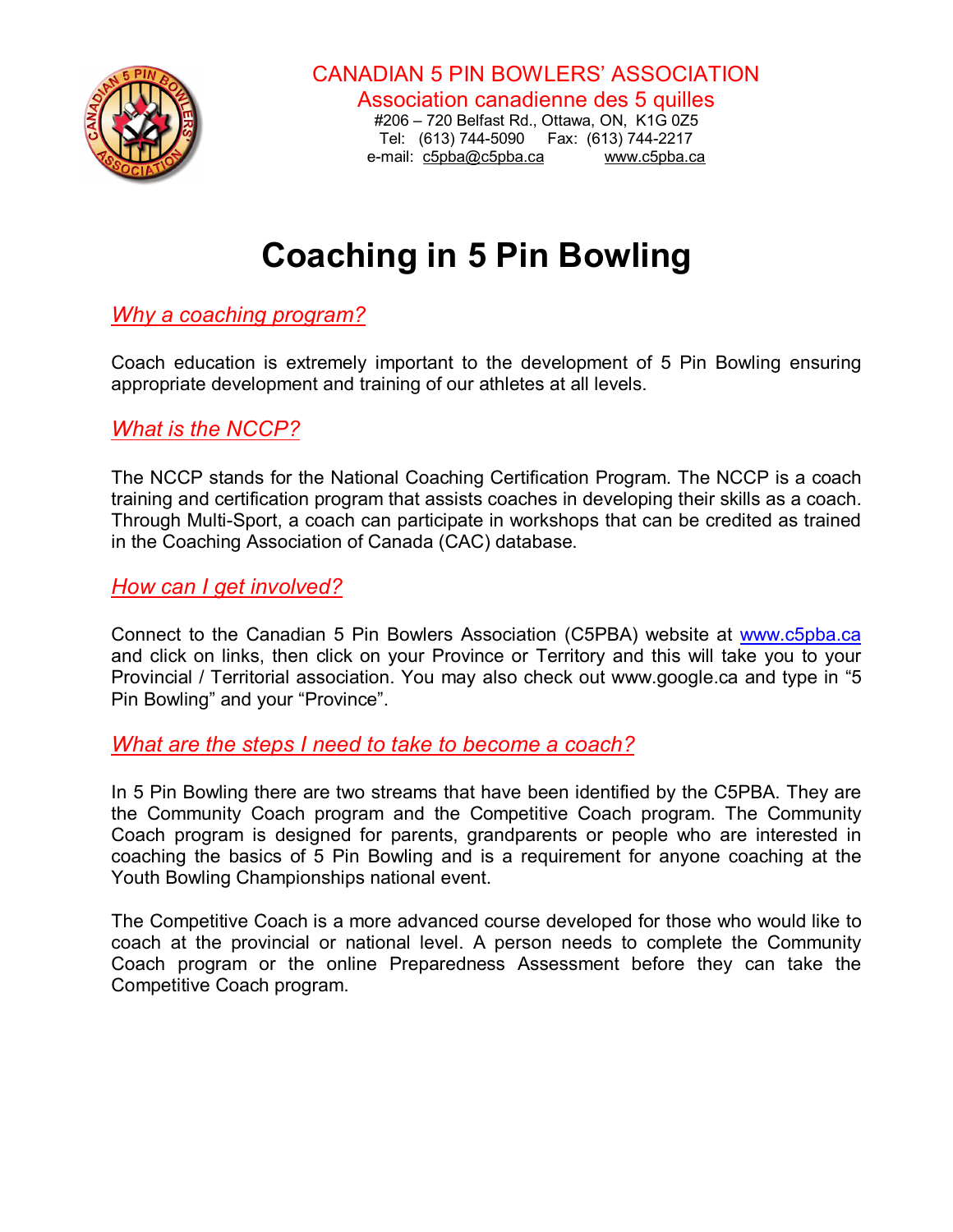## *What is the time and cost to become a Community Coach?*

The Community Coach is a non-evaluated course. This means that once you have completed the 7-hour course you will receive the status of "Trained" as a Community Coach. The cost of this course is \$60.00. This course consists of 7 modules:

- Introduction
- Setting the Scene
- Plan a Practice
- Analyze Performance
- **Safety**
- Practice Coaching
- Making Ethical Decision

#### *What is the Competitive Coach Preparedness Assessment*

This assessment was developed for those coaches who feel they have enough knowledge to advance directly to the Competitive coach training. This assessment will determine if they have sufficient understanding of the Community Coach material and they must obtain a mark of 75% to be considered eligible to move directly to Competitive coach training. The cost is \$50.00 and must be submitted to the C5PBA office. The C5PBA office will then provide the link to the assessment as well as a user name and password. One the assessment has been submitted, it will be reviewed and an email informing the coach of the mark obtained will be sent to the coach. Should the coach not meet the required mark of 75%, the fee is non-refundable and the coach will be required to complete the Community Coach program before being eligible for Competitive Coach training.

### *What is the time and cost to become a Competitive Coach?*

This s an evaluated course and at the end of this 19-hour course you will receive the status of "Trained". After three months of practical application of the material, you can apply for the "Evaluation Process". The cost of this course is \$175.00 which includes the Evaluation. This course consists of the following 7 modules:

- **Introduction**
- Safety
- LTAD (Long Term Athlete Development) and CS4L (Canadian Sport for Life)
- Analyze Performance
- Making Ethical Decisions (6 step approach)
- Provide support to Bowlers in training
- Support the competitive experience